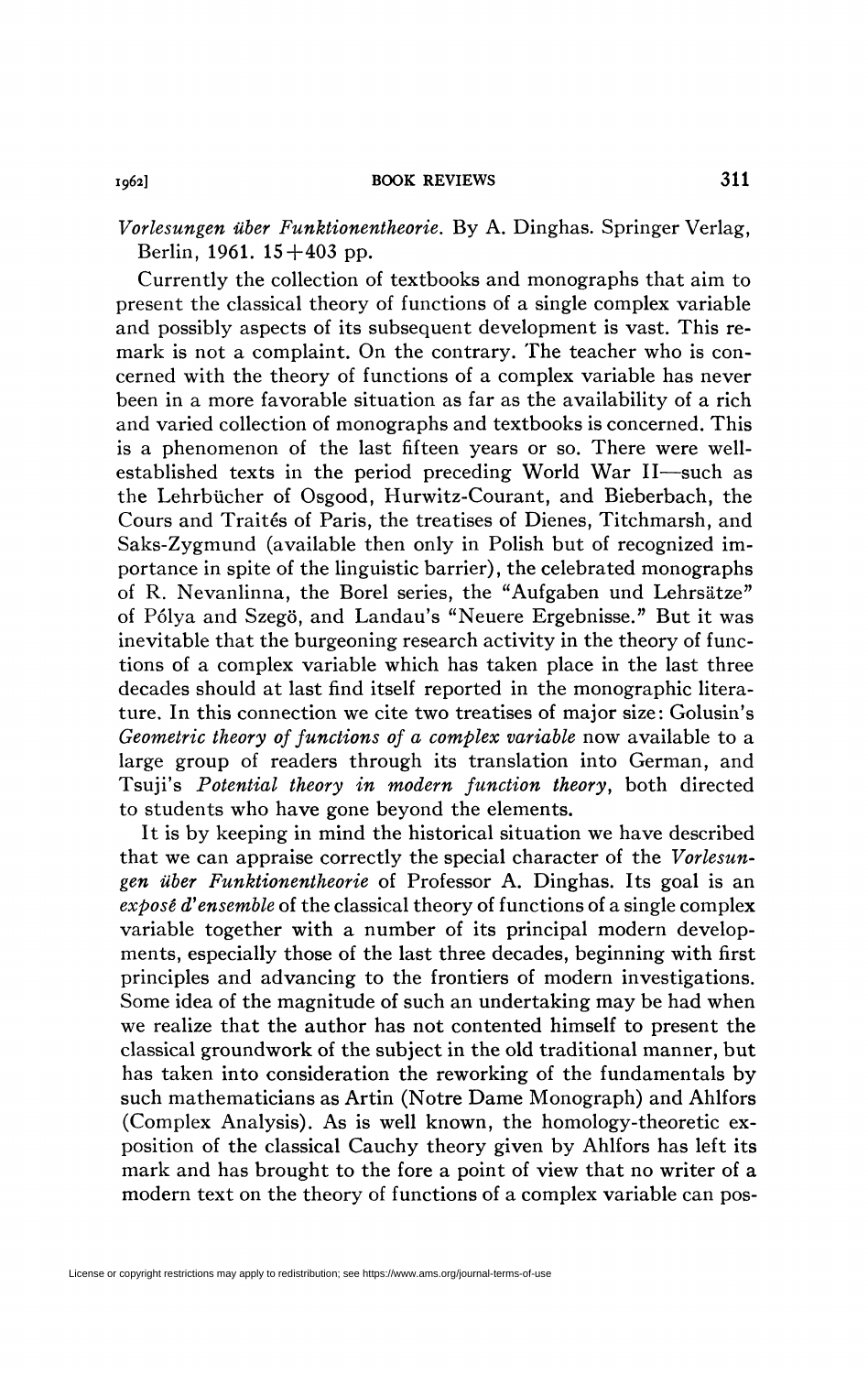sibly overlook, adopt it or not as he sees fit for his special purposes. Although the book is distinguished by its comprehensiveness and for that reason serious account has been taken of the reworkings of foundational material, it is especially in the treatment of the topics not customarily presented in the standard one or two semester introductory courses on complex function theory that there is to be found, in my opinion, the special flavor of the book. The topics of this character are rich in variety. In part their treatment is incorporated in the text and in part in the "Ergânzungen und Aufgaben" appended to each chapter which run the gamut from straightforward exercises to statements of major results with indications of proof and bibliographical references.

From the point of view of American instruction, the material of the appendices would be excellent either for independent study by an advanced student interested in getting a picture of modern developments or for a proseminar in which the "Ergânzungen und Aufgaben" would be worked and discussed. Another useful element of the book is the inclusion in most chapters of historical accounts of the material. Here regard is given to recent work.

Among the special features of the book the following deserve mention. The gap theorem of Fabry is developed with the aid of Turán's Lemma (Hungarica Acta Math., 1947). The chapter on the gamma and zeta functions includes the Hadamard-de la Vallée Poussin theorem and Wiener's proof of the prime number theorem. In the chapter on majorization and growth problems the fecund method of Carleman (C. R. de l'Acad des Sci. de Paris 1933) plays a central role. The final chapter includes the development of the Nevanlinna theory for meromorphic functions in the neighborhood of an isolated singularity.

The author regrets the brevity with which such topics as algebraic functions, Riemann surfaces, uniformization and elliptic functions are treated. However, the references are completely up-to-date and extensive. One topic that might well deserve a full treatment in a text of the present character is the theorem of Osgood-Taylor-Carathéodory concerning the boundary behavior of conformai maps of Jordan regions. Only a statement with bibliographical and historical indications is given.

The contents of the book follow. The first three chapters treat background material: the complex plane, its elementary topological properties, local properties of analytic functions. More than one heretic will be pleased to see that the exposition is not burdened by elaborate accounts of elementary functions—material fittingly relegated to